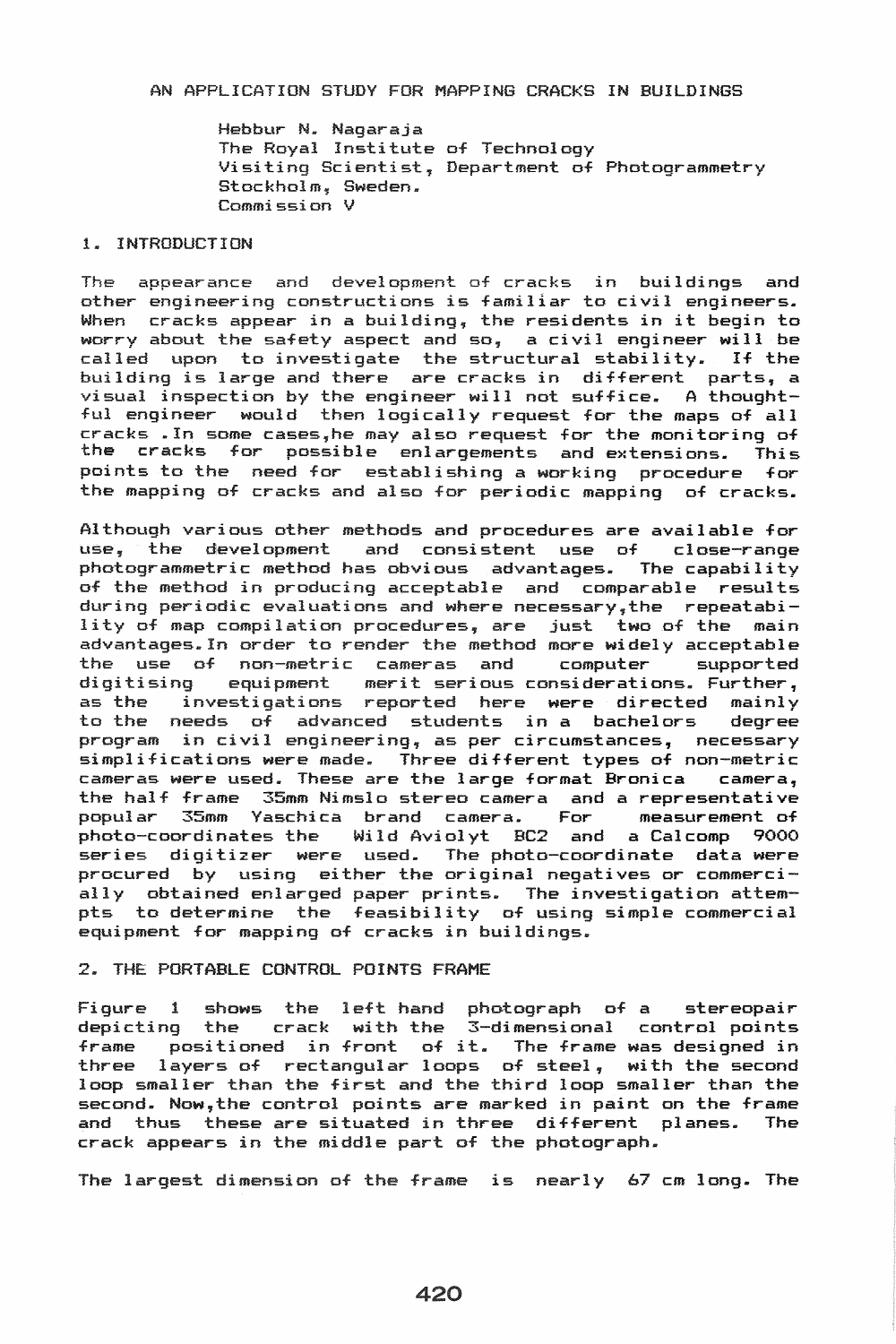

Fig. l:Photograph of crack

scale of the photograph is 1:30. Adopting a 50  $\mu$ m size for the image of the control point target, its corresponding dimensions on the iron frame should correspond to 30x50 =1.5mm. Each control point was point marked as a white cross with each of the cross lines 1.5mm thick marked in white against a 5mm diameter circular red mark for the background. points were approximately equi-spaced and the completed frame contained nearly 100 such points. The finished frame was considered stable and yet portable.

The next task is the measurement of the three dimensional coordinates of the control points. It is usual for someone to consider a traditional survey method involving triangulation and trilateration for completing such a task. Such methods have obvious limitations, particularly in view of the small size of the object and the special design of the frame. Hence, possibility of using a non-traditional survey method was explored. The three dimensional coordinate measuring machine, normally used in a mechanical metrology laboratory, was spotted and as it suited the purpose it was favourably considered and selected for use.

The XYZAX M600A coordinate measuring machine operates in a combination of electronic and mechanical modes. The measuring range extends upto 600mm in x,400mm in y and 300mm in z. The specifications for repeatability is indicated by  $\sigma$  = 1.5 Am. The instrument is easy to use and an electronic paper tape printer prints out the coordinates of a measured point. As a standard procedure 3 repeat measurements of each control point were made.

The longest linear dimension of the control points frame was 670mm and so all points could not be measured with a single measurement set up. Measurement was done in two overlapping sections so as to cover the entire frame. The common control points situated in the overlapping part of the frame were measured in both the sections. These redundant measurements were used for a 3-dimensional coordinate transformation of data into a common system. The equations and the least squares procedure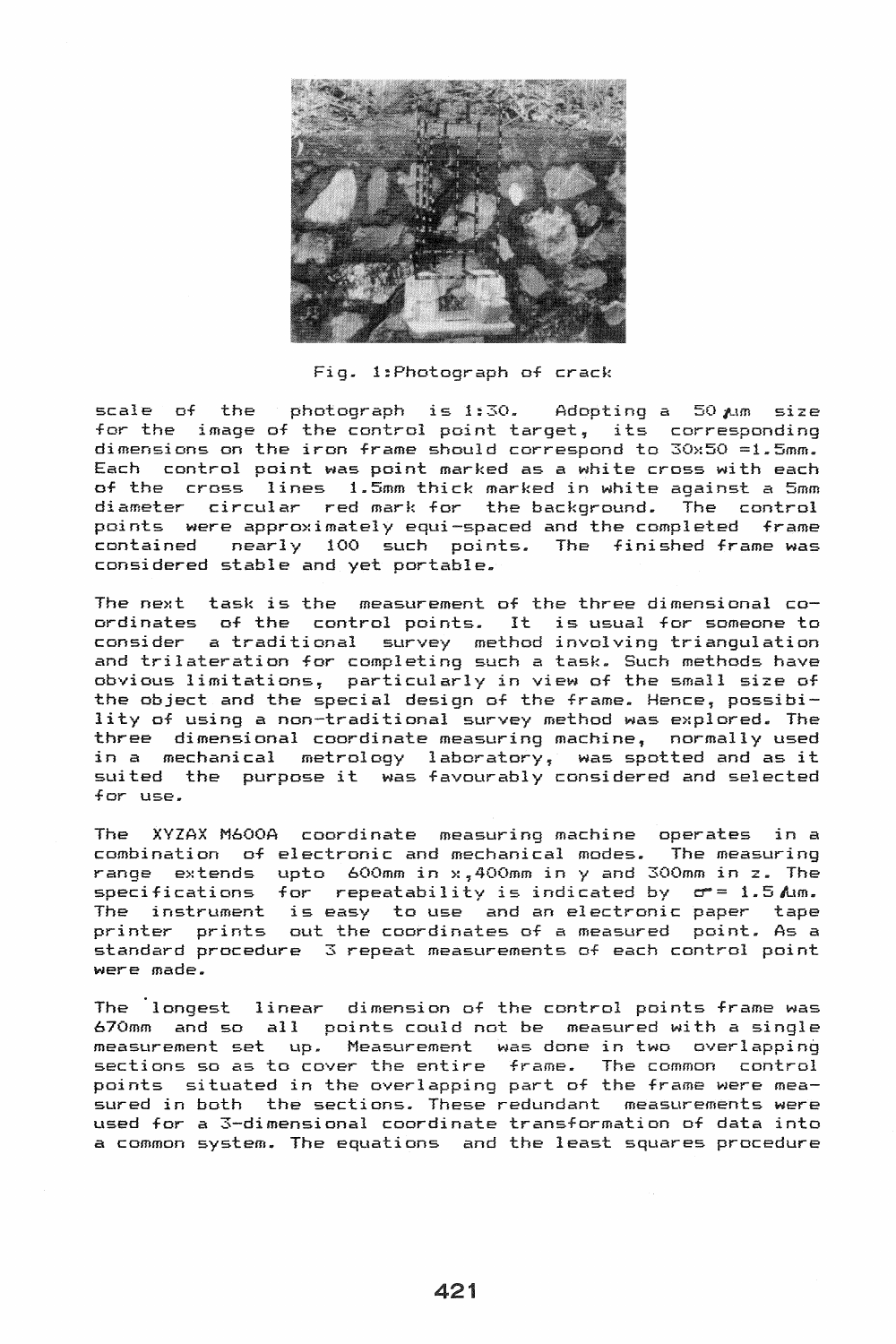for coordinate transformation are described in detail in wolf (1974). These equations are:

 $X = s(m_1 + m_2) + m_3 = 1 + T_x$  $Y = s(m_1 2x + m_2 2y + m_3 2z) +$  $Z = s (m_{13} + m_{23} + m_{33} + m_{33} + m_{33} + m_{33} + m_{33} + m_{33} + m_{33} + m_{33} + m_{33} + m_{33} + m_{33} + m_{33} + m_{33} + m_{33} + m_{33} + m_{33} + m_{33} + m_{33} + m_{33} + m_{33} + m_{33} + m_{33} + m_{33} + m_{33} + m_{33} + m_{33} + m_{33} + m_{33} + m_{33} + m_{33} + m_{33} + m_{33} + m_{33} + m_{33} +$ 

Where,  $(X, Y, Z)$  refer to the 3-dimensional coordinates of a where, variate are to the continuum control control point measured in the overlapping part in the first set up and (x,y,z) refers to the 3-dimensional coordinates of the same point measured in the second set up. The equations provide for 7 parameters - 3 for translations, 3 for rotations and 1 for scale change. A computer proagram was written and implemented on a prime 750 computer and used in data processing. It is to be noted here that the x and y axes of the 3-dimensional coordinate system are nearly contained in the plane of the front face of the frame and at the time of photographing, an attempt was made to render this plane parallel to the face of the wall containing the crack.

#### 3. DETERMINATION OF THE POSITION OF POINTS ON THE CRACK LINE

Karara (1985) has reviewed the methods and procedures used in photogrammetric 3-dimensional mensuration, particularly when the data source is a non-metric camera. Of the four major end data searce is a non-metric camerar on the road magazine method was selected primarily because of the readily available computer program code. However, the latest software based on DLT was 04t of reach for various reasons.

The mathematical and conputational treatment of the DLT method is well described in Marzan & Karara(1975). The following basic collinearity equations are used in least squares computations.

 $x + \Delta x = \frac{L_1 X + L_2 Y + L_3 Z + L_4}{2}$  $y + Ay = \frac{L_5X + L_6Y + L_7Z + L_8}{... (2)}$  $L_9X + L_{10}Y + L_{11}Z + 1$  $L_9X + L_{10}Y + L_{11}Z + 1$ 

Where,

c.e,<br>x,y : refer to comparator photo coordinates of a given point in left/right photograph,

image distortions which are calculated using para- $\Delta \times$ ,  $\Delta y$ : meters obtained in the DLT solution,

 $X,Y,Z$ : L<sub>l</sub>...L<sub>ll</sub>: the DLT parameters. the object space coordinates of the considered point&

The computational scheme provides various options in respect of the image distortions in the form of parameters  $K_1$ , $K_2$ , $K_3$ ,  $P_1$  and  $P_2$ . When the full option is selected, the effect of linear, symmetric and asymetric lens distortions are compensated.

The main computations are carried out sequentially. In the first step, the applicable DLT parameters of each of the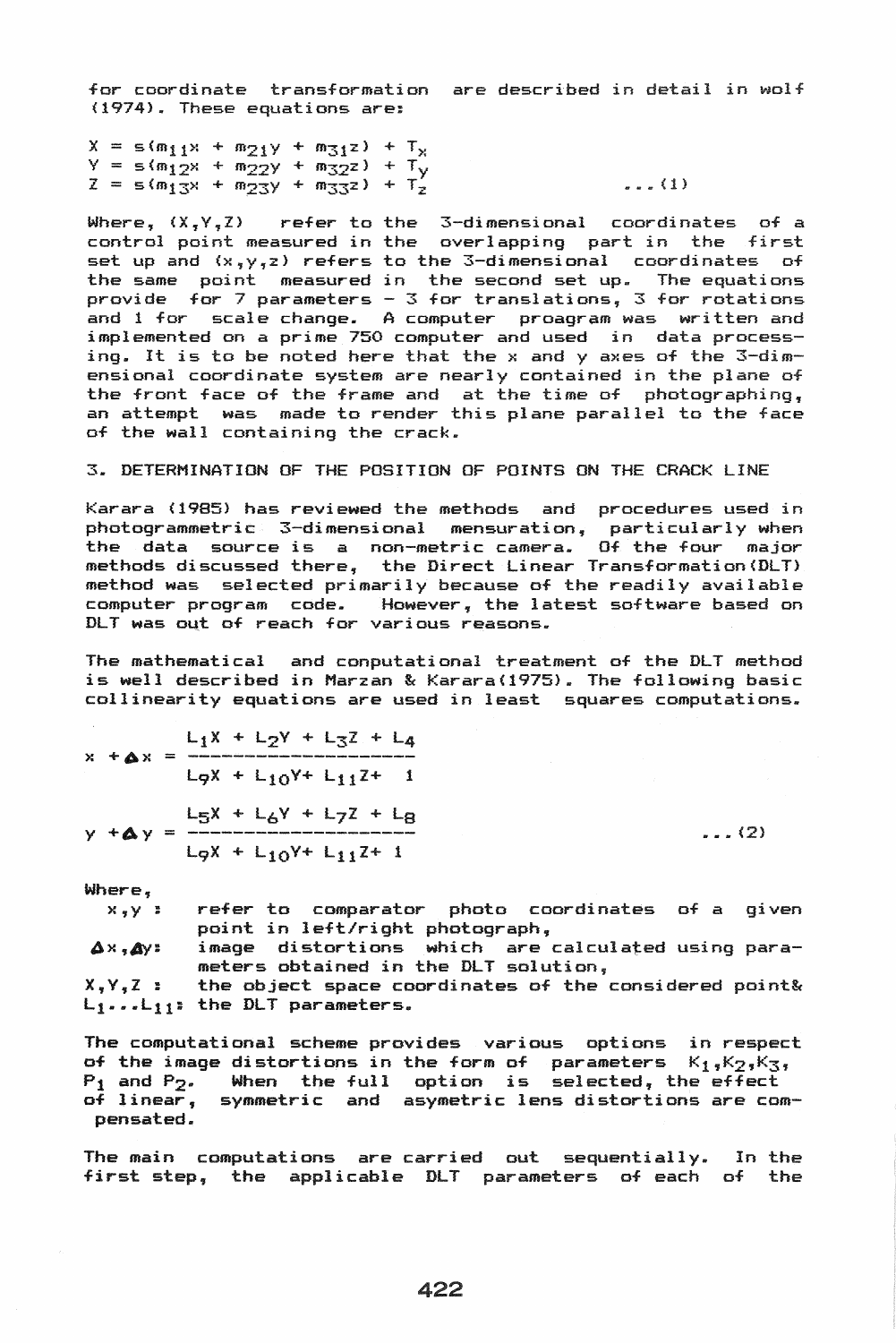photographs are calculated. This could be considered as the calibration mode. Now, the DLT parameters of at least two overlapping photographs and the photo-coordinates of a given point in each of the photographs is next used in the second step for the computation of the 3-dimensional object space coordinates<br>of the selected point situated on the crack line. A computer of the selected point situated on the crack line. program for the second step computations was developed and implemented on the prime 750 computer system.

As the front face of the wall is rendered parallel to the x y plane of the frame, we could just extract the x and y co-ordinates from the computed 3-dimensional coordinates of the various selected points on the crackline and use it to plot the map. In order to make the plotting appear smooth, it is necessary to interpolate the position of a number of intermediate points. A procedure for this is discussed in the next section.

# 4. CUBIC SPLINE INTERPOLATION

The use of a digital computer to generate curves that pass through a given set of points adds a new dimension to drawing techniques. When the equation to a curve is not known, an interpolation scheme could be used. This involves specifying the boundary conditions for the selected curve in order to determine the coefficients for a given polynominal curve form. Cubic splines or Bezier curves or B-spline curves are popularly used in engineering. Because of its simplicity,the natural cubic spline was selected for use.



Fig. 2: Cubic spline interpolation

A brief description of the natural cubic spline only is given here. A very clear description of the cubic spline curves may be found in Rorres and Anton (1986). Suppose we are given n points in the xy plane  $(x_1,y_1)$ , ( $x_2,y_2)$ , ...,  $(x_n,y_n)$ ) and that we wish to find an interpolating curve passing through all these points(see fig.2). For convenience,we take the points to be equally spaced in the x-direction and let  $x_{i+1}-x_i=h$ ,  $i=1,2,\ldots$ ,n-1. The desired cubic spline is given by,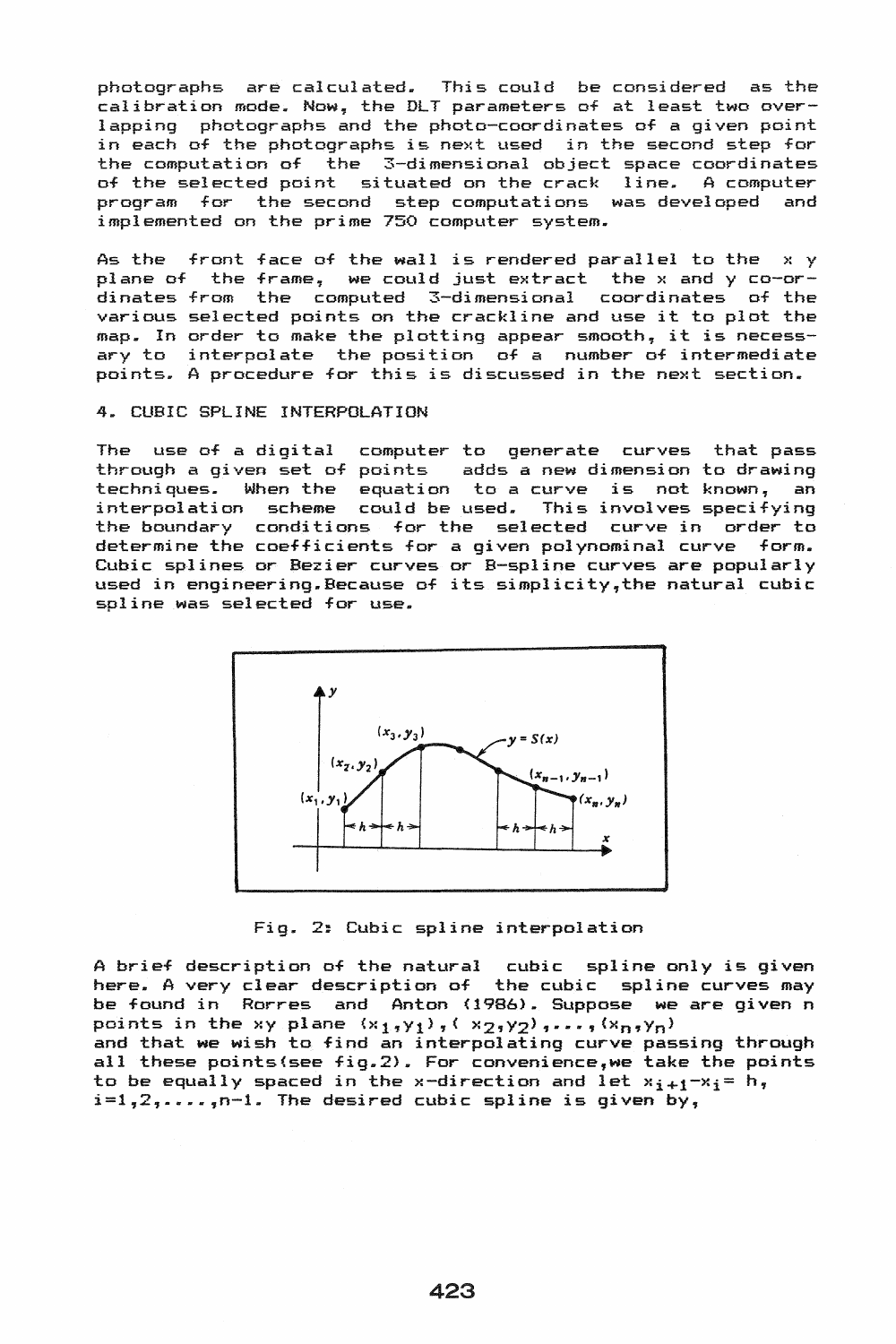$$
S(x) = \begin{bmatrix}\na_1(x-x_1)^3 + b_1(x-x_1)^2 + c_1(x-x_1) + d_1 \\
a_2(x-x_2)^3 + b_2(x-x_2)^2 + c_2(x-x_2) + d_2 \\
x_2(x-x_2)^3 + x_2(x-x_2)^2 + d_2 \\
x_2(x-x_2)^3 + x_2(x-x_2)^3 + d_2 \\
\vdots \\
a_{n-1}(x-x_{n-1})^3 + b_{n-1}(x-x_{n-1})^2 \\
+ c_{n-1}(x-x_{n-1}) + d_{n-1}, & x_{n-1}(x-x_{n-1})\n\end{bmatrix}
$$

The coefficients could be expressed using the following e>:pressi ons ..

$$
a_{i} = (M_{i+1} - M_{i})/6h
$$
  
\n
$$
b_{i} = M_{i}/2,
$$
  
\n
$$
c_{i} = (y_{i+1} - y_{i})/h - (M_{i+1} + 2M_{i})h/6
$$
  
\n
$$
d_{i} = y_{i}
$$
 (4)

for  $i=1, 2, \ldots, n-1$ , where  $M_i = S^n(x_i)$ ,  $i=1, 2, \ldots, n$ .

The natural cubic spline is obtained by using the two simplest mathematical conditions  $M_1 = M_n = 0$ . The other quantities  $M_2, \ldots, M_n-1$  are then determined by solving the following  $(n-2)$  x  $(n-2)$  linear system.

4 1 1 4 o <sup>1</sup> o 0 1 0 4 1 000 0 000 0 o () 0 000 000 141 014 6 **=--** Y1-2 Y2 + Y3 Y2-2 Y3 + Y4 Y3-2 Y4 + Y5 ...... (5)

The values of  $M_i$  , i=1 to n substituted in eq (4) will yield  $m$  ratters of  $m$  ; the coefficients  $a_i$  ,  $b_i$ ,  $c_i$  and  $d_i$ , with  $i = 1, 2, \ldots, n$ .

Once the polynomials are defined, by specifying a suitable interpolation interval  $\Delta x$ , the array of  $(x, y)$  coordinates of a large number of points situated on the spline curve are calculated. On a computer driven plotting table the actual curve is plotted using these values.

# 5. INVESTIGATIONS

As indicated already, the control points marked on the iron frame were measured on the coordinate measuring machine in two overlapping sections. A 3-dimensional coordinate transformation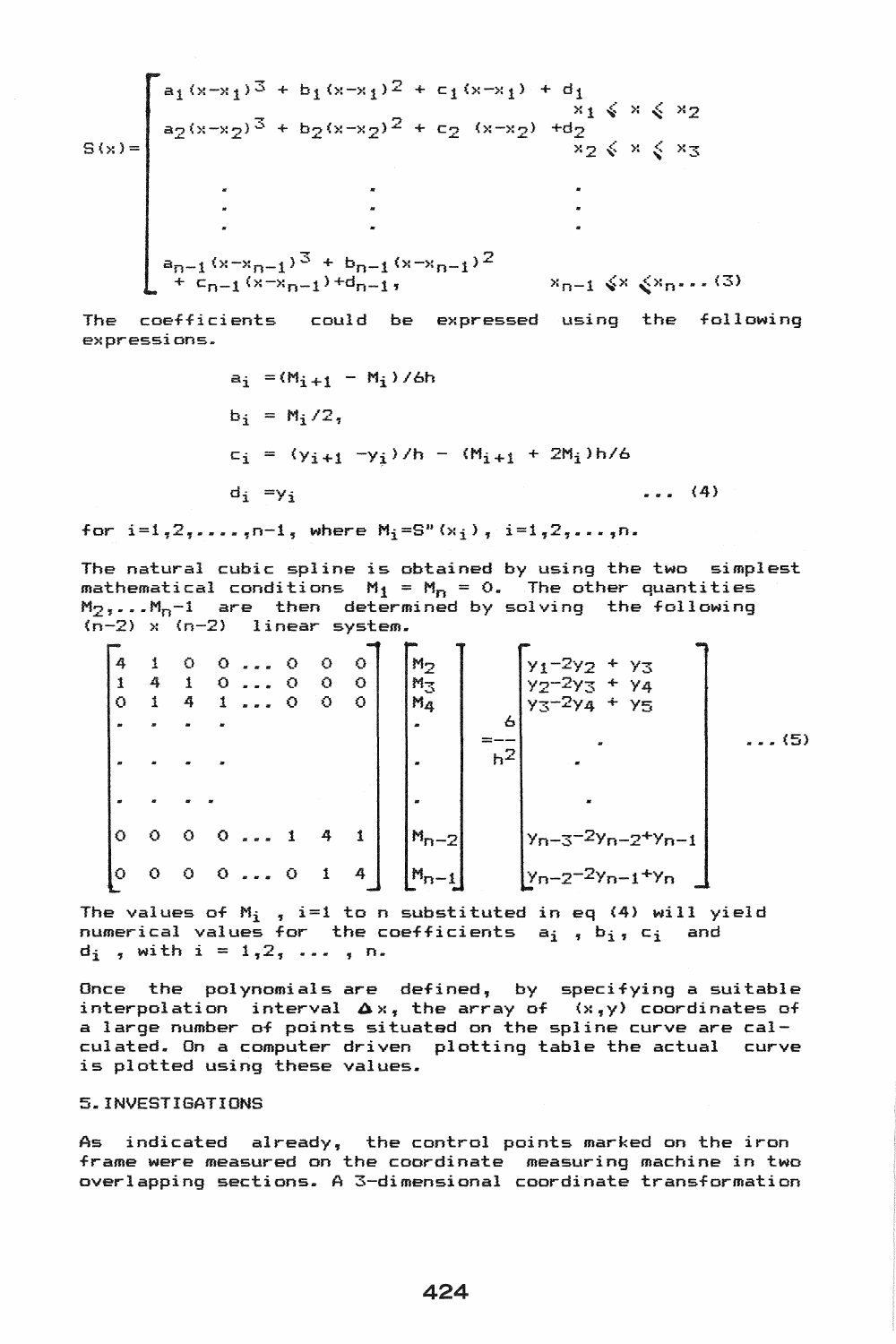program was used to screen the data, eliminate mistakes using a 3 orcriteria, and transform the measurements to a common system and estimate the accuracy of the resulting control points data.

A typical crack line was selected and photographs were obtained using three types of cameras as indicated in the introduction section. Paper print enlargements of 25 x30 cm were obtained commercially for working with the digitizer used as a comparator. In order to compare results, some measurements using negatives were also carried out on the Wild Aviolyt BC2. The Direct Linear Transformation program (DLT) was used to compute the basic X,Y,Z, coordinate data of control and detail points. Also,an attempt was made to determine the accuracy of the computed detail points. The investigations included the scheme to determine the necessary minimum number of control points in data reduction. To a limited extent, the minimum number of DLT parameters required to be carried in the solution was also investigated. A computer program for cubic spline interpolation and another computer program for plotting the results were also developed as part of the investigations.. A summary of the Saliant results obtained is given in the next section.

6 .. S0ME RESULTS

Measurements on the control points frame: Number of repetitions used for each point =  $3$ Number of control points for which the 3 dimensional coordinates were determined = 90 Mean standard errors:  $0.12$ mm in  $x_7$   $0.12$ mm in  $y_7$   $0.21$ mm in  $z_7$ 0.27mm in position. Computations using the DLT program:

In stating the results of computations using the DLT program, the term POS is used for representing the computed positional accuracy of an object space point. It is computed as the square root of the avg. of the variances of the computed  $X, Y$  and  $Z$  coordinates which are extracted from the inverse of the normal matrix. Photocoordinates were measured on 4 overlapping photographs, each taken using the Bronica, Yashica and Nimslo cameras. Only in case of Bronica photographs, measurements were made both on the Wild Aviolyt BC2 and the CalComp 9000 digi-<br>tizer. In the other two cases, viz., Yashica and Nimslo, only In the other two cases, viz., Yashica and Nimslo, the Calcomp 9000 digitizer was used with 25x30cm enlarged paper prints. The results of data processing are grouped as necessary for the various comparisons.

(a) Wild Aviolyt BC2 Vs Calcomp 9000 digitizer: Camera: Bronica; value of POS (i) using Wild Aviolyt BC2 : 0.13mm (ii) using Calcomp 9000 digitizer: 0.76mm

(b) Variations in results due to the number of parameters (IP) used in the DLT solution: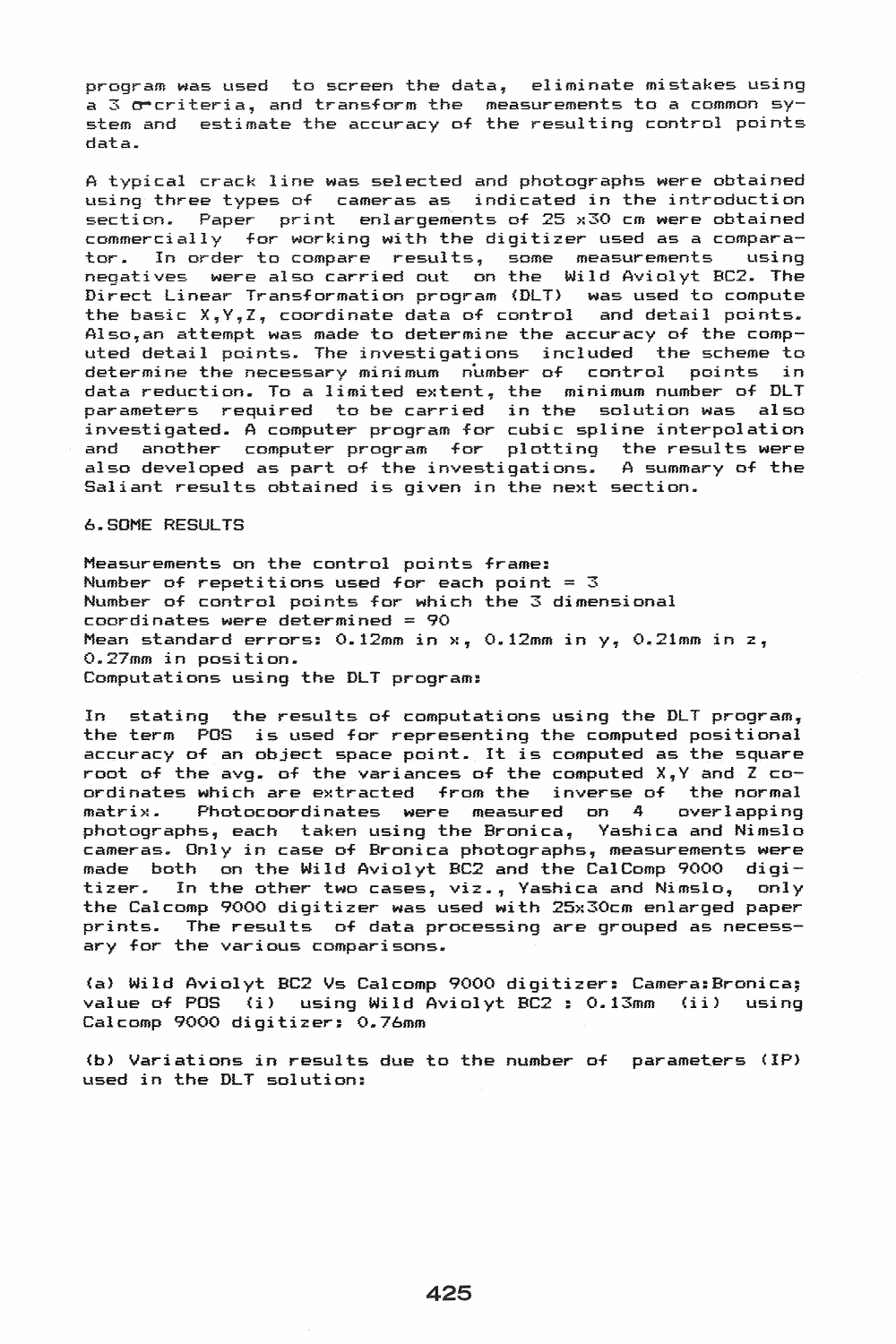### Table 1: Accuracy expressed as POS (in mm) due to variation in IP

| Camera  | Comparator   | POS<br>$IP=11$ | POS<br>$TP=12$ | POS<br>$TP=14$ | Remarks           |
|---------|--------------|----------------|----------------|----------------|-------------------|
| Bronica | Wild BC2     | 0.13           | 0.11           |                | $0.12$ No.of pho- |
| Bronica | Calcomp.9000 | 0.76           | 0.61           | 0.62           | tos used          |
| Yashica | Calcomp.9000 | 0.74           | 0.69           | 0.66           | in each           |
|         |              |                |                |                | $case = 2$        |

(c) Variations in results due to different type of camera:

Table 2: Accuracy expressed as POS (in mm ) due to variation of camera type

| Camera  | No.of photos | POS  | Remarks         |
|---------|--------------|------|-----------------|
| Bronica | 2.           | 0.76 | The Calcomp     |
| Yashica | 2.           | 0.74 | 9000 digitizer  |
| Yashica | 2.           | 0.89 | was used in all |
| Nimslo  | 2            | 1.72 | <b>Cases</b>    |
| Nimslo  | 2.           | 1.99 |                 |
| Nimslo  | 4            | 1.02 |                 |

(d) Variations in results due to differences in number of control points (N) used : Type of camera : Bronica<br>Type of comparator : Calcomp 9000 ; POS in mm.  $N = 90$ ,  $POS = 0.76$ ;  $N = 80$ ,  $POS = 0.74$ ;  $N = 70$ ,  $POS = 0.74$ ,  $N = 60$ , POS = 0.75 ; N=50, POS = 0.77 ; N=40, POS= 0.76.

The results obtained could be treated as fairly representative. The combination of the camera type, comparator type and number of photographs that could be used in crack mapping could be selected based on the accuracy specifications for the job on hand. For example Yashica camera, Calcomp 9000 digitizer and two photographs could be used if a 1mm standard error is considered sufficient for the crack mapping job.

7. CONCLUSIONS AND RECOMMENDATIONS

Only limited data analysis is reported in this paper. Hence, the conclusions drawn here should be used with caution.

(al The comparison of obtainable accuracy using the camera types Bronica, Yashica and Nimslo indicates that use of Bronica camera yields the most accurate results. However,considering the cost factor, the selection and use of a Yashica camera would be quite reasonable .The Nimslo camera, though it takes four overlapping photographs per exposure, did not seem to offer any advantage.

(b) Best results were obtained when Wild Aviolyt BC 2 was used for measurement of photo-coordinates. However,in applications where a standard error in position of 1mm would be acceptable, the use of Calcomp 9000 digitizer is adequate.